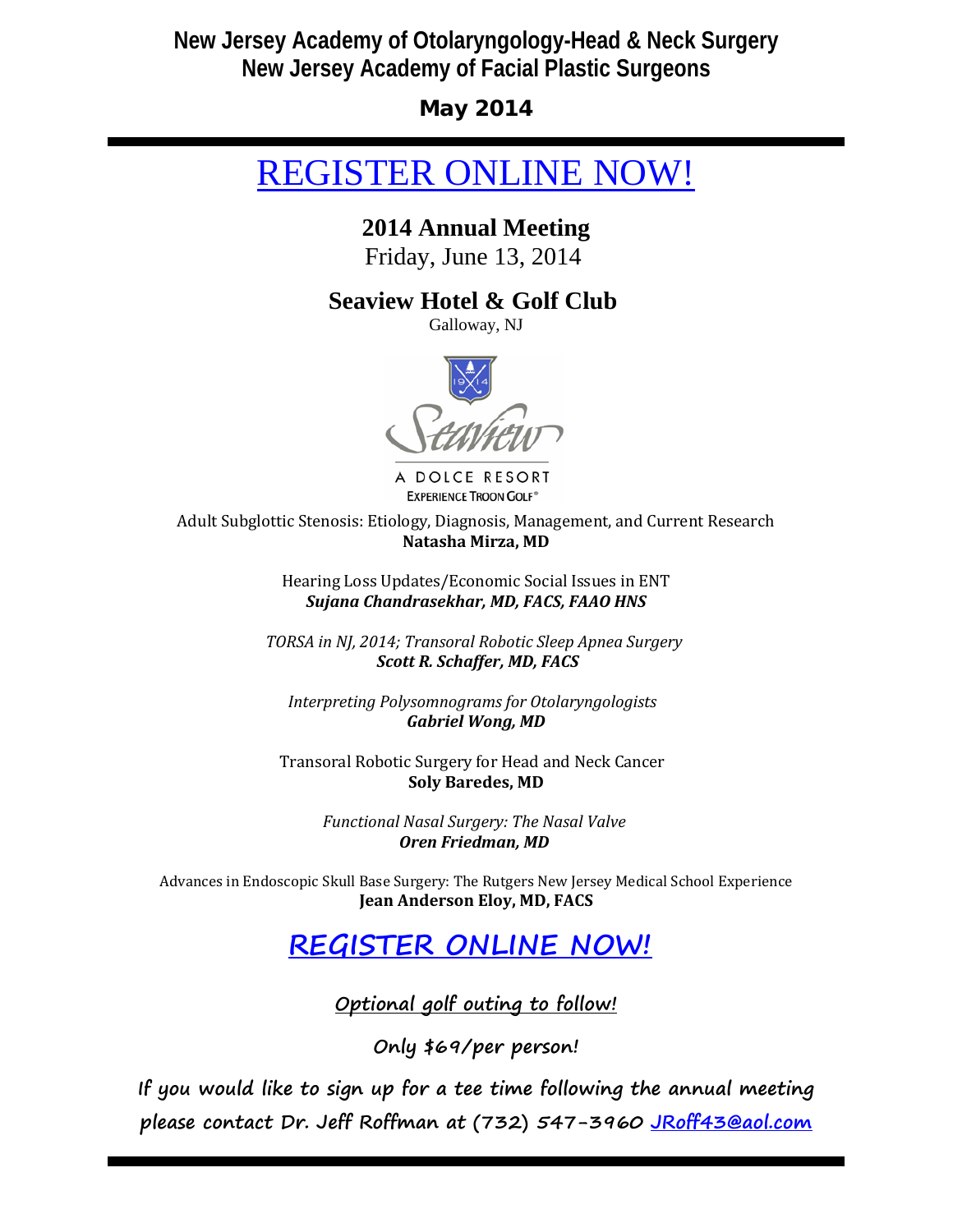### **UPDATE: NJ PRESCRIPTION MONITORING PROGRAM**

The Division of Consumer Affairs recently announced an update to the New Jersey Prescription Monitoring Program (PMP), which requires pharmacies to update the PMP every seven days. Previously, pharmacies were only required to update the state-based database bi-weekly. The Division has provided the pharmacies with a grace period for complete implementation, although fines will be issued in August for those who are not in compliance.

The PMP is a statewide database that allows New Jersey-licensed prescribers and pharmacists to access a patient's prescription information for Controlled Dangerous Substances and Human Growth Hormone. The PMP also features a "self-lookup," which allows prescribers to see if any fraudulent scripts have been written in their name. To register for the PMP, or to find out more about the program, visit: NJRxReport.com/newregistration.aspx

#### **NEW DCA DIRECTOR APPOINTED**

Steve C. Lee was appointed as the new Acting Director for the New Jersey Division of Consumer Affairs by the New Jersey Attorney General in April 2014. As Acting Director, Lee is responsible for managing and overseeing the Division's Office of Consumer Protection, Bureau of Securities, Office of Weights and Measures, and 47 State professional licensing boards that regulate more than 80 professions and occupations.

Prior to his appointment, Lee worked for almost nine years as an Assistant United States Attorney for the Southern District of New York. During his career as a federal prosecutor, Acting Director Lee served as a member of the Securities & Commodities Fraud Task Force, the Public Corruption Unit, and the Organized Crime Unit. Acting Director Lee earned his law degree at Harvard Law School in 2003 and his undergraduate degree at Bowdoin College in 1999.

Acting Director Lee lives with his wife and son in Hudson County, New Jersey.

### **MEDICARE PAYMENTS TO PHYSICIANS AVAILABLE TO PUBLIC**

For the first time, Medicare has released the details and amounts of physicians' billings. Supporters believe that the release of this information is a positive improvement for greater transparency in government. Physicians, who can be identified and searched by name, have contested that the billing information is taken out of context. This information was previously unavailable after the AMA won a federal injunction in 1979 that prohibited the release of doctor-specific Medicare information based on the grounds of physician privacy. To search for Medicare payments to providers in 2012, click [here.](http://r20.rs6.net/tn.jsp?e=001Oa2gSxsdLsmVlu1AFDlwBVbgYlD7jaet67IG5OnEtghvnWjo96sHLjkhTvv2QGUZq3INy4RnRlQ42IwdWArFpEFUM9dSLdosS9pZB_qZEwXNl_iCjHXm1QrWx0LUozhOONnSSa45pUY_BU-0qh4VozlezhYehcHp)

### **UPDATE: NJ MEDICAID EXPANSION**

During the April Senate Budget Committee hearing, NJ State Human Services Commissioner, Jennifer Velez, testified that the state is expecting to spend \$87.6 million less on new Medicaid enrollees than it had previously budgeted. While New Jersey FamilyCare, the state's Medicaid program, was successful in enrolling residents throughout New Jersey, the number of individuals seeking enrollment was far less than anticipated. The majority of new Medicaid enrollees will have their benefits covered by the federal government, per the 2010 Affordable Care Act (ACA). The ACA provides that the federal government will cover 100 percent of the cost for newly eligible residents through 2016. The state is required to pay a percentage of the costs for children participating in FamilyCare, and for parents or legal guardians who are eligible for WorkFirst NJ. About 250,000 adults enrolled in New Jersey Medicaid between January and March 2014. New Jersey was required to cover partial benefits for only four percent of these individuals.

### **NEW JERSEY RESIDENTS UNABLE TO FIND IN-NETWORK DOCS**

New Jersey residents are more than four times as likely to have difficulty finding a doctor who accepts their insurance compared to the national average. According to a recent Rutgers University report, 14.6 percent of New Jersey residents ages 18-64 reported having trouble finding a doctor who would accept their insurance. These numbers are significantly higher than the national average of 3.3 percent within that age group.